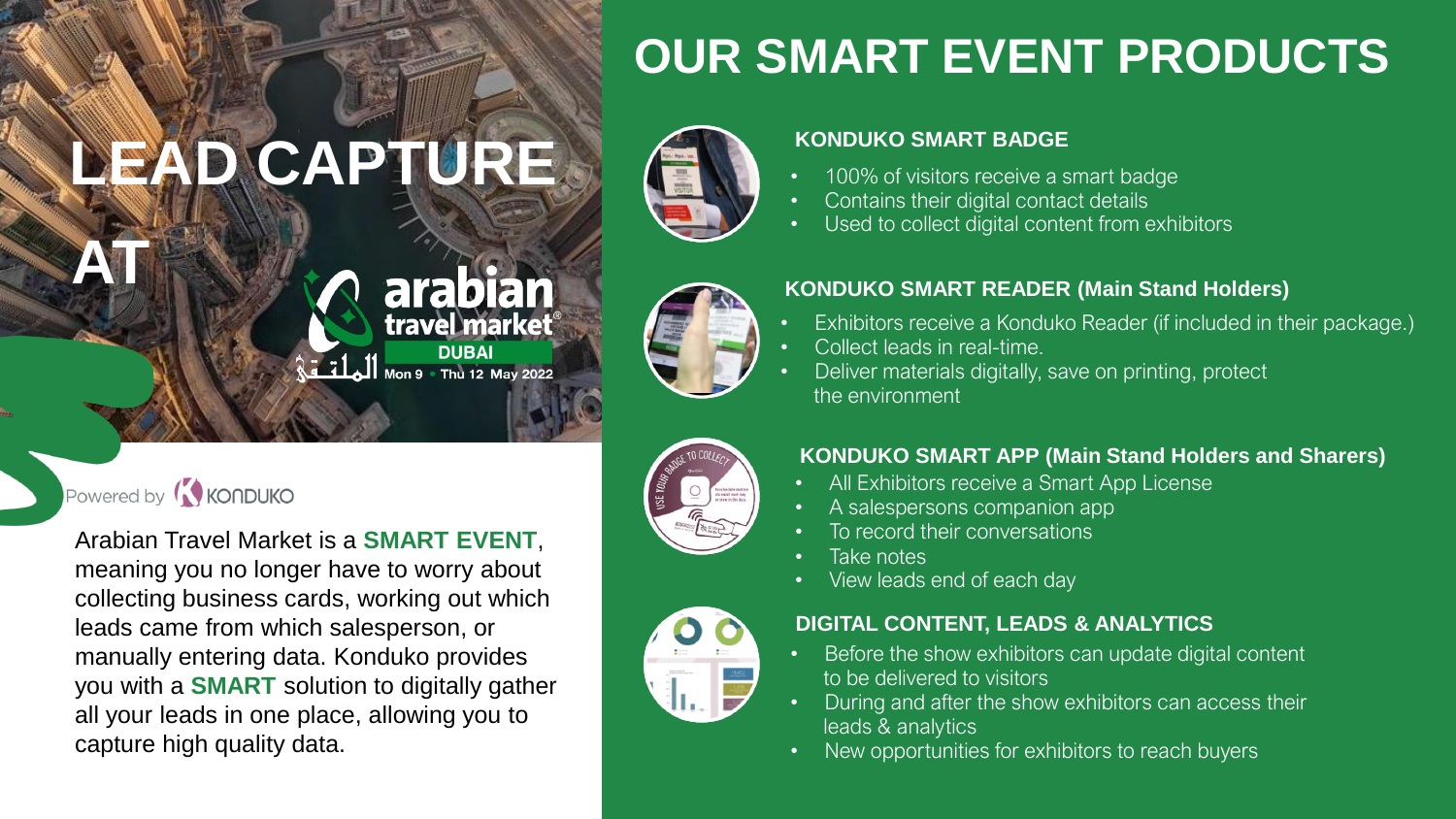# **WHAT IS THE KONDUKO READER?**

Konduko Reader is a wireless sensor placed on the stand pre-loaded by the exhibitor with digital content. All visitors will be equipped with a Smart Badge that interacts with your Konduko Reader. When visitors touch your Reader with their Smart Badge, their contact details are saved, and you can access them on the Konduko Cloud. **The visitor will receive a Daily Digest email at the end of each day. This can Include all your content like brochures, catalogues, product information, press releases, white papers etc. definately an excellent way to replace all your printed collateral reaching straight to the potential customers**

# **WHAT IS THE KONDUKO APP?**



The companion Stand App, available for iOS and Android, will let you capture and qualify leads from your smartphone by **simply scanning the visitor barcode on their badge**. It allows you to add individual notes for each conversation you have with a new contact. You can also pre-populate with questions so your sales team can qualify visitors from the first conversation. Simply scan a visitor badge, retrieve contact data and add comments.

### **All the Exhibitors (Main Stand Holders and Sharers) get a Konduko App with a license.**

It's **simple and intuitive** to use. The majority of **attendees** will use their smart badge to collect information digitally

- **Exhibitors receive their leads**
- Save on printing, better quality leads, never lose a lead
- It starts the sales process immediately.
- Exhibitor leads can be **captured, qualified and acted-on in real-time.**
- It provides real-time analytics from the show floor.
- The data created using Konduko is used to further **improve the show experience** for exhibitors and attendees, further increasing engagement.

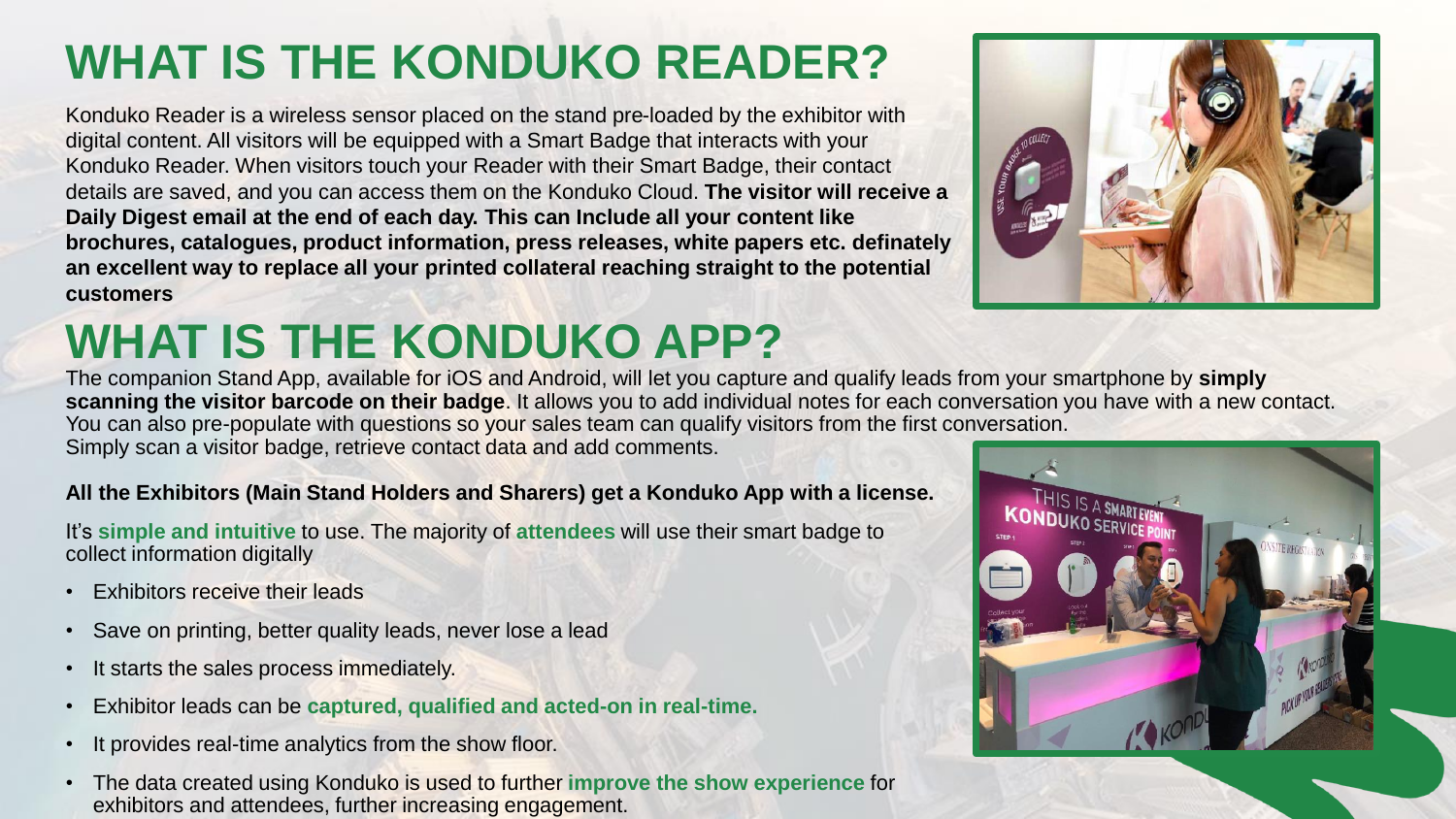## **STEP-BY-STEP USE OF YOUR LEAD CAPTURE DEVICE**

### **PRE-SHOW**

### **STEP 1 Work out what's right for you**

#### **Your package includes**

**Readers:** Please contact your account manager **Stand App:** Please refer to your account manager

The Smart Reader is going to be great way to capture people who you may not have interacted with. You will have your Smart Readers showcased in different areas of your stand. You can choose how you want to use the Smart Reader(s), either to promote your brand, or to promote specific product ranges.

If you want to qualify all the visitors you have spoken to, the Stand App is going to be a great way to do this. Depending on the amount of staff you have, you can purchase as many additional Stand App licenses as you need. If you have different staff on different days, you can simply transfer the license to another device.

### **STEP 3 – What information do you want from your qualified leads**

#### **The Stand App can be entirely tailored to your needs.**

Work out what information you want to get from the visitor. Perhaps you want to know when to follow up with them, what product range they're interested in, or how confident you are the lead will turn into a sale. You can pre-populate the Stand App with a series of questions, so the moment you scan a visitor's badge, you can qualify them.

#### **STEP 2 – Where to best place the Reader(s) Plan where you want to place your Smart Reader so it's in a highly visible and accessible place on your stand.**

Please make sure the Smart Reader is at eye height, so you capture leads of visitors walking by your stand, as well as going onto your stand. When designing your stand, speak to your stand contractor to incorporate it into the design and ensure it's in a visible eye-catching place.

### **STEP 4 – What do you want to tell visitors at the show**

**When visitors tap their badge on a reader, at the end of the day, they receive the Daily Digest providing them with all the content from the exhibitors and products they are interested in.** 

You get to control what they see. You can upload your company name, product name, description, links to social media/video, images, contact details and a website link. You can upload different information to different readers. So make the most of it! The more information the visitor receives about your company/ product, the more interested they will be in you. Simply login to your Konduko Account by visiting [Welcome | Konduko](https://exhibitors.konduko.com/login). Make sure you upload your content in time.

### **STEP 5 – Activate your Licence(s)**

**Lastly, before the show you will need to download the Stand App via the Apple or Android Store.** 

**The main administrator from your company will be sent an email from [noreply@konduko.com](mailto:noreply@konduko.com) with a link to log in to your company Konduko** account. To activate your licence(s), you will need to login to your Konduko account to view the licence key. Make sure you activate your licence on the actual device you are going to scan visitor badges with. Your company administrator can then assign an App licence to their colleagues via the Konduko account. **Sharing companies have a total of 3 licences, main stand holders will be advised by their ATM Account Manager the number of licenses they have.**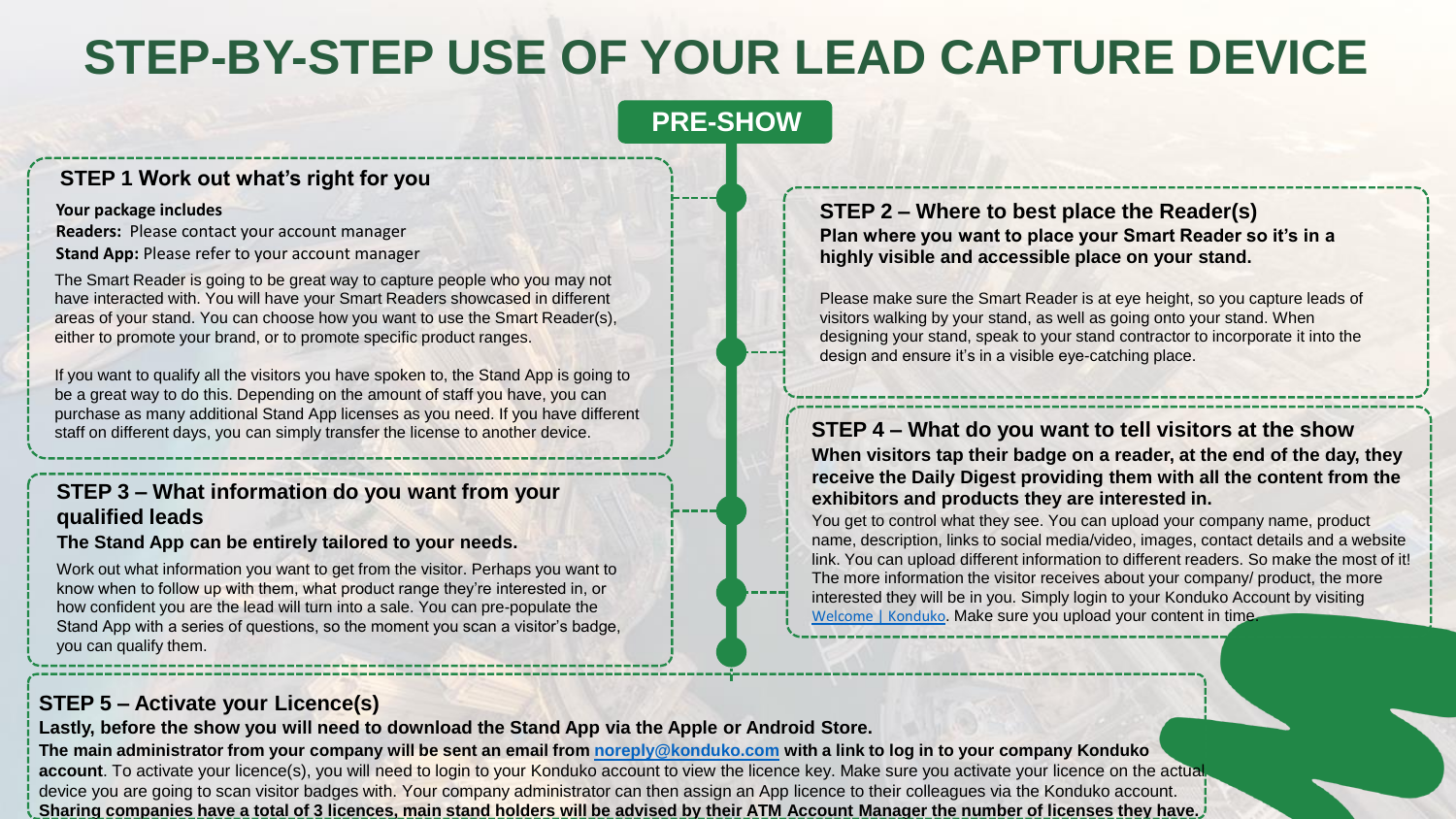## **STEP-BY-STEP USE OF YOUR LEAD CAPTURE DEVICE**

### **AT THE SHOW**

### **STEP 1 – Collect your Reader**

**The day before the show opens, you will need to collect the Smart Reader(s) and backing sticker from the Konduko Exhibitors Services Desk located onsite (outside Hall 2)** The Konduko desk will be manned from midday on 7<sup>th</sup> May until the show closes.

### **STEP 3 – Brief your staff**

**Ensure your staff are fully briefed on how the Smart Reader and Stand App work.**

To maximise your investment, you will want to guarantee you get the quality and quantity of leads you need to hit your targets. Spend time with the staff on your stand to teach them how to use the Stand App, set targets, so they can track how many leads they need to qualify each day.

### **STEP 2 – Position your Smart Reader Make sure your Smart Reader is in a prime location with high visibility.**

If you find your Smart Reader isn't in the most effective location, you can move it around at any point during the show.

### **STEP 4 – Evaluate performance**

**Keep up to date with the numbers. You can access your Konduko Cloud account at any time during the exhibition.** to look at your leads and evaluate your performance.

#### **STEP 5 – Return your Reader(s) No Reader, no leads!**

Konduko Smart Readers are rented and remain the property of Konduko. Please return your reader to the Konduko desk on the last show day to get access to all your leads. **Failure to return the Smart Reader will mean a penalty of €350.**

### **POST SHOW**

### **STEP 1 – Analyze the results**

**How well did you do? Now that the show is over, you can analyze the quality and quantity of your leads**

You will receive the full contact data of all visitors who tapped your reader and all the demographics you added to your App when scanning.

**STEP 2 – Follow up with your leads There is no time like the present! Don't leave it too late to follow up with your leads.**

Visitors who have tapped your Smart Reader, or let you scan their badge with the Smart App are interested in you! Contact them when they're most engaged. You can export all your leads in your Konduko account.